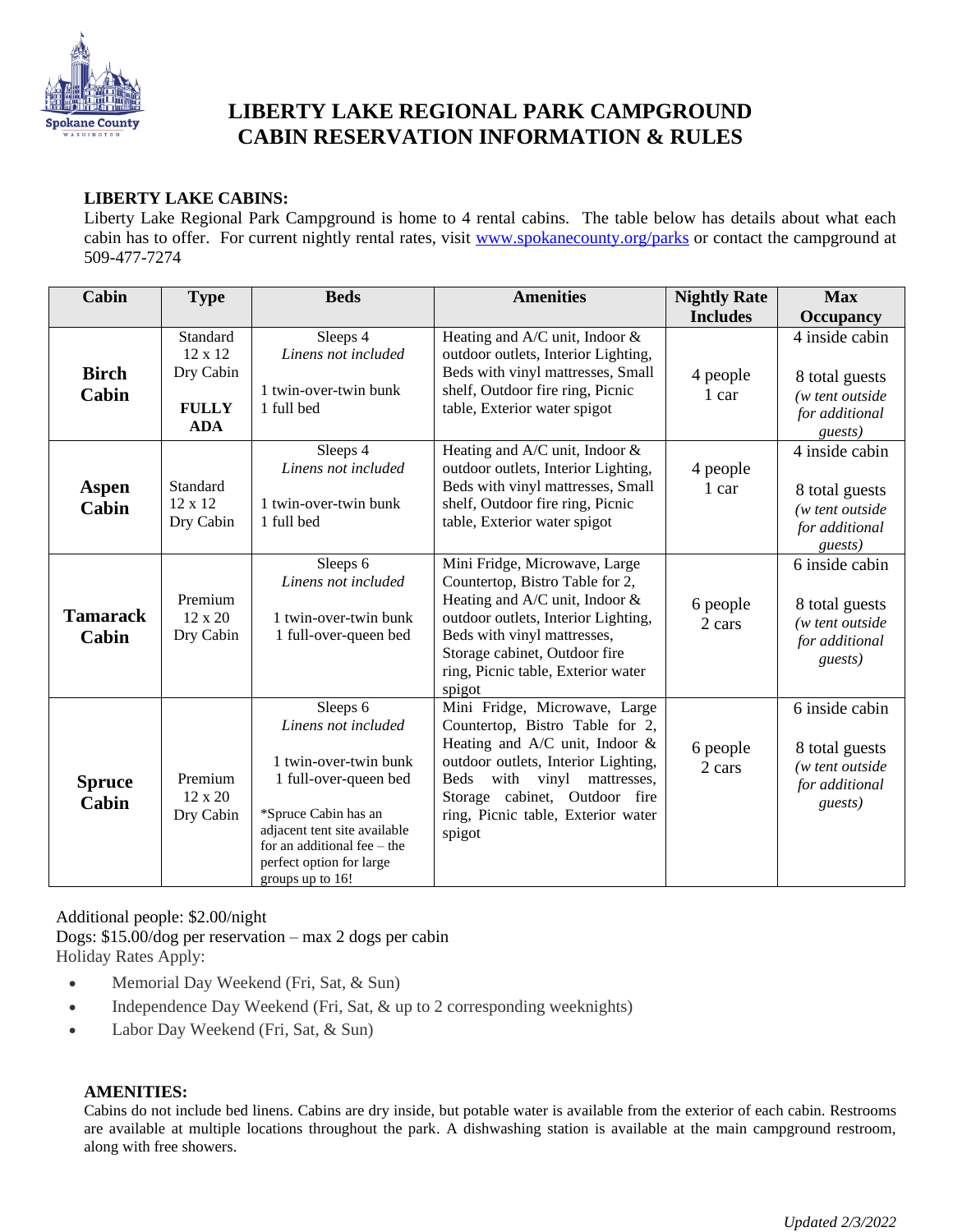## **PAYMENT AND FEES\*:**

Reservations must be placed using either Visa or MasterCard.. No cash or check payments accepted. Full balance due at the time of the reservation, no partial payment reservations will be accepted. The individual providing payment will be considered the Reservation Holder and assumes all responsibility for the conduct of each member in their reservation party.

## **CHECK-IN PROCEDURES:**

Cabin door code will be emailed to the reservation holder within 48 hours of arrival. Check in is at 3:00pm. The Reservation Holder should inspect the cabin upon arrival and notify park staff immediately of any facility concerns or equipment malfunction. It is recommended that cabins are kept locked when the Reservation Holder is away from the cabin during their reservation period.

## **CHECK-OUT PROCEDURES:**

Please complete the following steps before departing the campground:

- Floors Pick up all liter and debris that accumulated during your reservation.
- Beds Check all surfaces to ensure you have not left any belongings behind.

Windows – Ensure all windows are closed and locked.

- Garbage Please practice Leave-No-Trace principles and dispose of all garbage in proper waste containers.
	- Please do not burn garbage in fire rings.
- Doors Tightly secure/lock doors upon departure.

#### **DAMAGES:**

Damage left to the facility will be billed to renter to recover actual repair and administrative costs. By reserving a cabin, the Reservation Holder authorizes Spokane County Parks, Recreation, & Golf Department to process applicable fees for damages sustained by the cabin that occurred during the Reservation Holder's reservation period. The Department will process these damage fees using the same card used to place the reservation, or another credit/debit card agreed upon by the Reservation Holder and the Department. Damage fees will be determined by park staff and processed 24-48 hours from the check out and departure of the Reservation Holder.

#### **PETS:**

Up to two (2) dogs are permitted in the cabin during the reservation period. Dogs are only allowed on a leash while in Liberty Lake Regional Park. DOGS ARE NOT ALLOWED ON THE PUBLIC BEACH. Be kind to fellow park users and clean up after your pet. Owners with disruptive pets may be instructed to remove their pet from the park. No refund will be provided to a Reservation Holder who has been instructed to remove disruptive pets from the park. The reservation holder must pay cabin pet fee for each dog, per reservation. Damages caused by pets may be billed to the Reservation Holder.

**AMPLIFIED MUSIC:** To allow all park visitors a pleasant experience, amplified music is NOT permitted.

**SMOKING/ALCOHOL:** No smoking is allowed in the cabin. Alcohol consumption is allowed in the park; however, the Reservation Holder is advised that all local laws apply for individuals consuming alcohol in County parks.

**DIRECTIONS:** From I-90, take the Liberty Lake/Otis Orchards exit and head south on N. Liberty Lake Rd. Continue for 1 mile and turn left on E Sprague Ave, which will turn into S Neyland Ave after 1 mile. Continue onto S Neyland Ave for 1 mile, then turn right on S Lakeside Rd. Continue for ¾ mile and turn right on S Zephyr Rd. You will reach the entrance booth at the end of this road.

**INSURANCE:** Traveler's insurance is not required for cabin reservations at Liberty Lake Regional Park

**PARKING:** Cabins have limited parking space available. Any vehicles that do not fit within the designated parking area for each cabin must be parked in the overflow parking area. Cars may not be parked in unused camping/cabin sites. All additional vehicles are subject to an additional vehicle fee (\$5.00 ea.).

**USE OF FACILITY:** Reserving a cabin does not give the Reservation Holder exclusive use of the park grounds. The park is open to the pubic during normal park hours. The Reservation Holder has reserved the cabin only. If desiring to reserve a portion of Liberty Lake Regional Park (e.g. having a wedding ceremony on the lawn and desiring to set up chairs, etc.) a special event permit will need to be obtained in addition to reserving the cabin.

Reservation Holder shall leave said premises in substantially as good condition as when received. Reasonable wear, tear, damage and use of said premises for the purposes herein permitted. Reservation Holder shall have the right to remove all their material and equipment from said premises upon completion of the reservation.